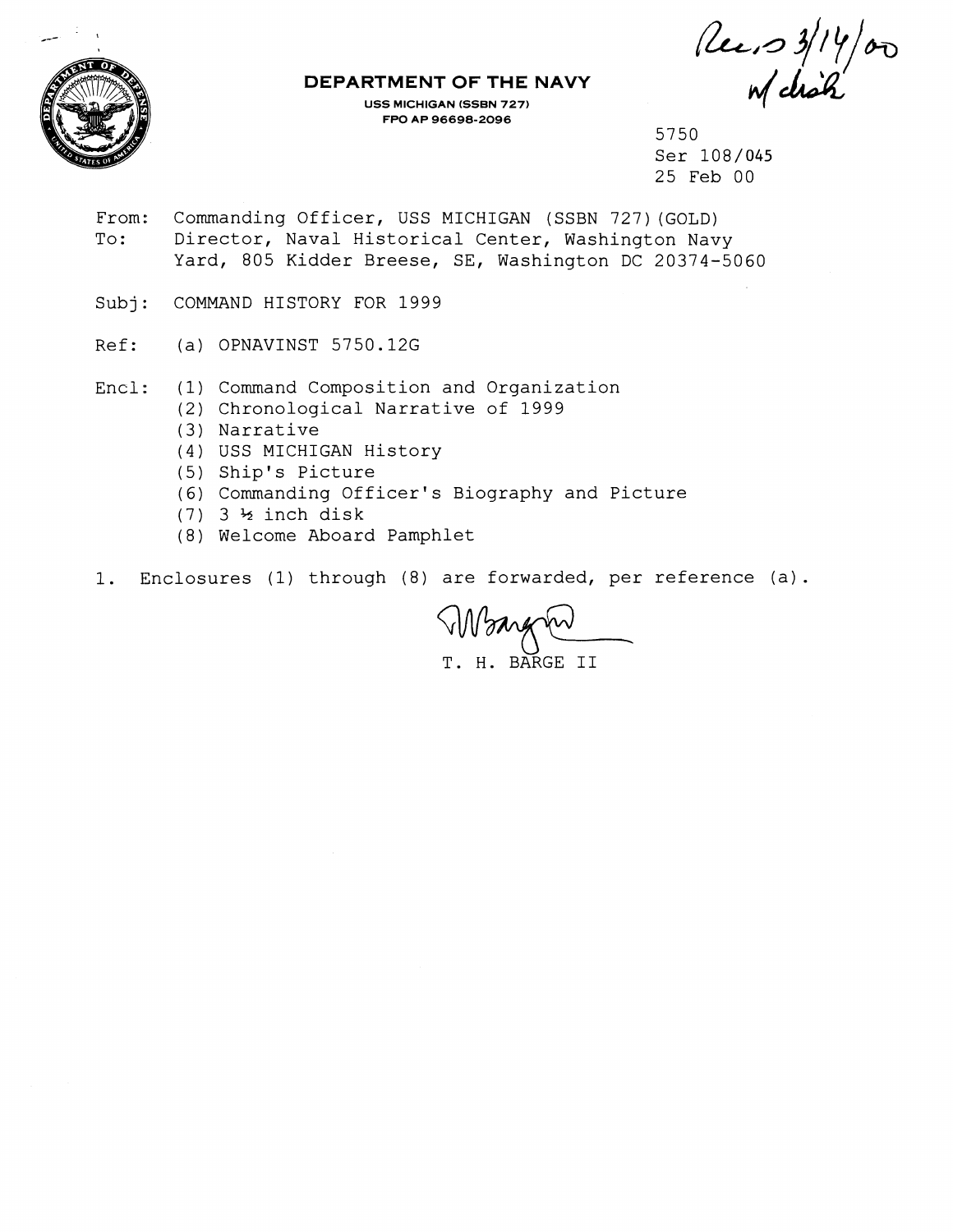#### USS MICHIGAN (SSBN 727) (GOLD) (UIC 35956) Command Composition and Organization

1. Mission: The mission of the SSBN 726-class submarine is to provide strategic deterrence against hostile attack by maintaining a continuous capability to deliver strategic missile attacks against hostile targets. In order to carry out this mission, SSBN 726 class submarines are designed to:

a. Operate at sea for extended periods as a highly reliable, survivable deterrent to nuclear attack by a foreign power, and to destroy land targets with strategic, nuclear armed missiles.

b. Minimize the probability of detection by any potential threat.

**c.** Operate defensively against submarine and surface ship threats as necessary to accomplish the mission.

2. Organization: The USS MICHIGAN, the second in the Trident Class of nuclear strategic ballistic missile submarines, is commanded by CDR Thomas H. Barge, I1 (Gold Crew) and CDR Brian Coval (Blue Crew).

There are presently eight Trident submarines assigned to Submarine Squadron 17, commanded by Captain Michael R. Oliver.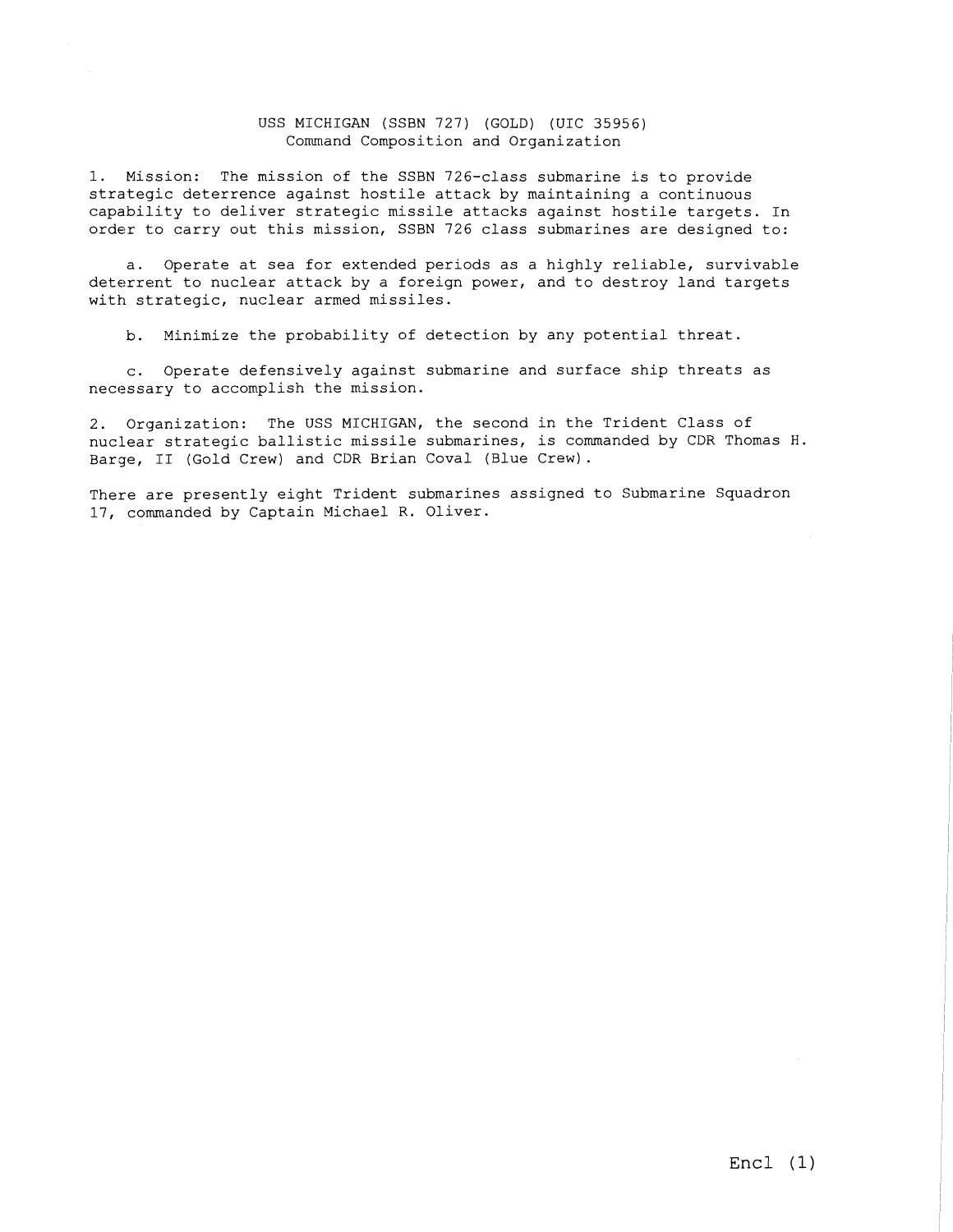USS MICHIGAN (SSBN 727)(GOLD) Chronological Narrative for 1999

| Date             | Event                                                                |
|------------------|----------------------------------------------------------------------|
| 1 Jan-11 Mar     | Gold Crew continues Off Crew training period.                        |
| 12 Mar           | Exchange of command.<br>The Gold Crew relieves the Blue<br>Crew.     |
| 13 Mar-11 Apr    | Refit period.                                                        |
| 12 Apr           | DABOB Bay Trials.                                                    |
| 14 Apr           | Dependent's Cruise.                                                  |
| 16 Apr           | Commenced Strategic Deterrent Patrol.                                |
| $3-5$ May        | Conducted sound trials.                                              |
| $8-12$ May       | Conducted Engineering Assist Visit.                                  |
| $11 - 13$ Jun    | Conducted Operational Reactor Safeguards Examination<br>$(ORE)$ .    |
| 13 Jun 00        | Return to port, Bangor, WA; Completed Patrol<br>52.                  |
| $17 - 20$ Jun 00 | Conducted Mini Demonstration and Shakedown Operation<br>(Mini-DASO). |
| 23 Jun 00        | Exchange of command. The Blue Crew relieves the Gold<br>Crew.        |
| 28 Jun-7 Jul     | Gold Crew conducts Refit Assist.                                     |
| $6 - 30$ Aug     | Leave and Stand Down Period.                                         |
| 30 Aug-20 Oct    | Off-Crew Training Period.                                            |
| 23 Oct           | Exchange of Command. Gold Crew relieves the<br>Blue Crew.            |
| 24 Oct-24 Nov    | Refit Period.                                                        |
| $25$ Nov         | Dependent's Cruise.                                                  |
| 25 Nov-26 Nov    | At sea Refresher Training (REFTRA).                                  |
| 27 Nov           | Commenced Strategic Deterrent Patrol.                                |
| 23 Dec           | Return to Port, Bangor, WA.                                          |
| 23-26 Dec        | Christmas Port Visit.                                                |
| 27 Dec           | Resume Strategic Deterrent Patrol.                                   |

Encl (2)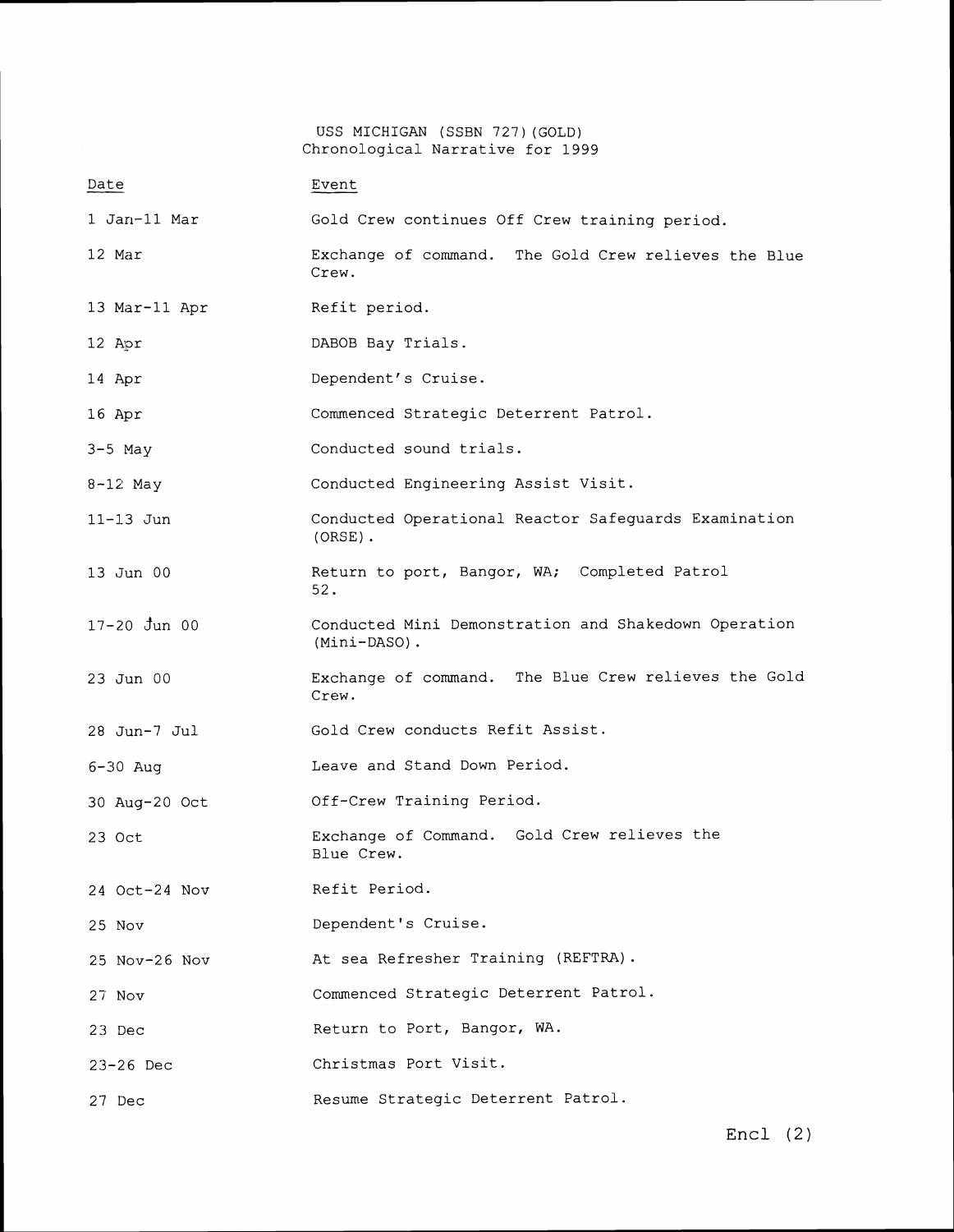## **Narrative**

**No narrative is provided. The events listed in the chronology need no**   $\mathcal{F}_\mathrm{c}$ **further amplification.**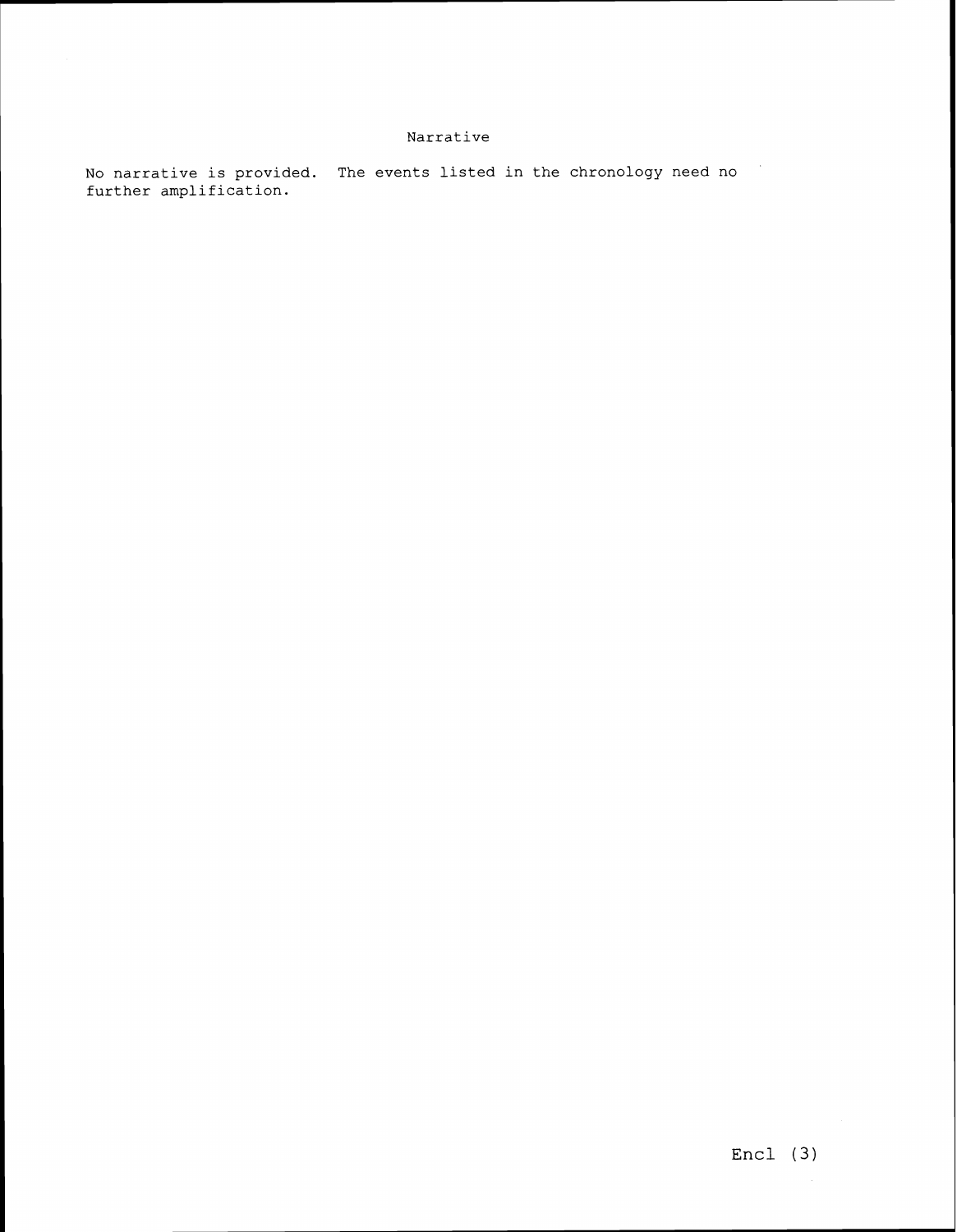# USS MICHIGAN (SSBN 727) History

USS MICHIGAN (SSBN 727) is the second Trident class nuclear submarine to be constructed, and is the third warship to bear the name of the Great Lakes State.

The ship's keel was laid on 4 April 1977 by Electric Boat Division of General Dynamics Corporation in Groton, Connecticut. The Submarine was christened on 26 April 1980, by Mrs. Lucian N. Nedzi and commissioned on 18 September 1982.

Michigan Gold's Outstanding performance during 1999 was recognized by receipt of:

## **COMSUBRON SEVENTEEN Unit Awards**

- Battle Efficiency "E" **Second Consecutive Award**
- Engineering Red 'E" **Third Consecutive Award**
- Supply Blue "E"
- Communications Green 'C" **Third Consecutive Award**
- Medical Yellow "M"
- U.S. Navy League's (Olympic Chapter) "Best Trident Crew" **Second Consecutive Award**
- USSTRATCOM's "The Omaha Trophy" for the Best Submarine Ballistic Missile Launch Platform.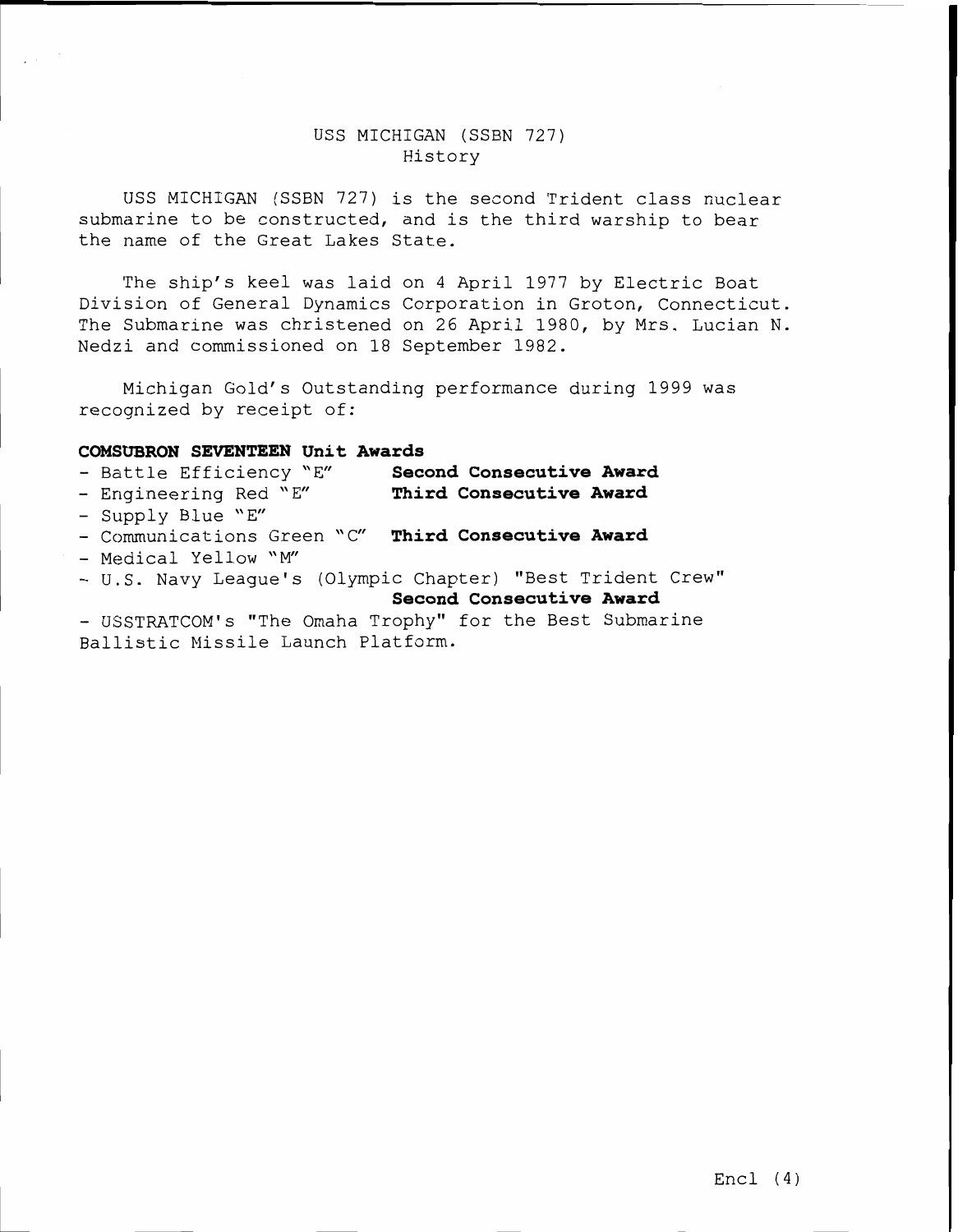

#### **DEPARTMENT OF THE NAVY USS MICHIGAN (SSBN 727) FPO AP 06608-2096**

Plex 107/14/60

5750 Ser 727B/og5 **MAY 2 5** 2000

- From: Commanding Officer, USS MICHIGAN (SSBN 727) To: Director of Naval History (NO-09BH), Washington Navy Yard, 901 M Street SE, Washington, DC 20374-5060
- Subj: HISTORY OF THE SHIP
- Ref: (a) OPNAVINST 5750.12F
- Encl: **(1)** Part I (2) Part I1

1. In accordance with reference (a), enclosures (1) and (2) are forwarded.

B. S. COVAL

Copy to: COMSUBGRU NINE (Code OOP)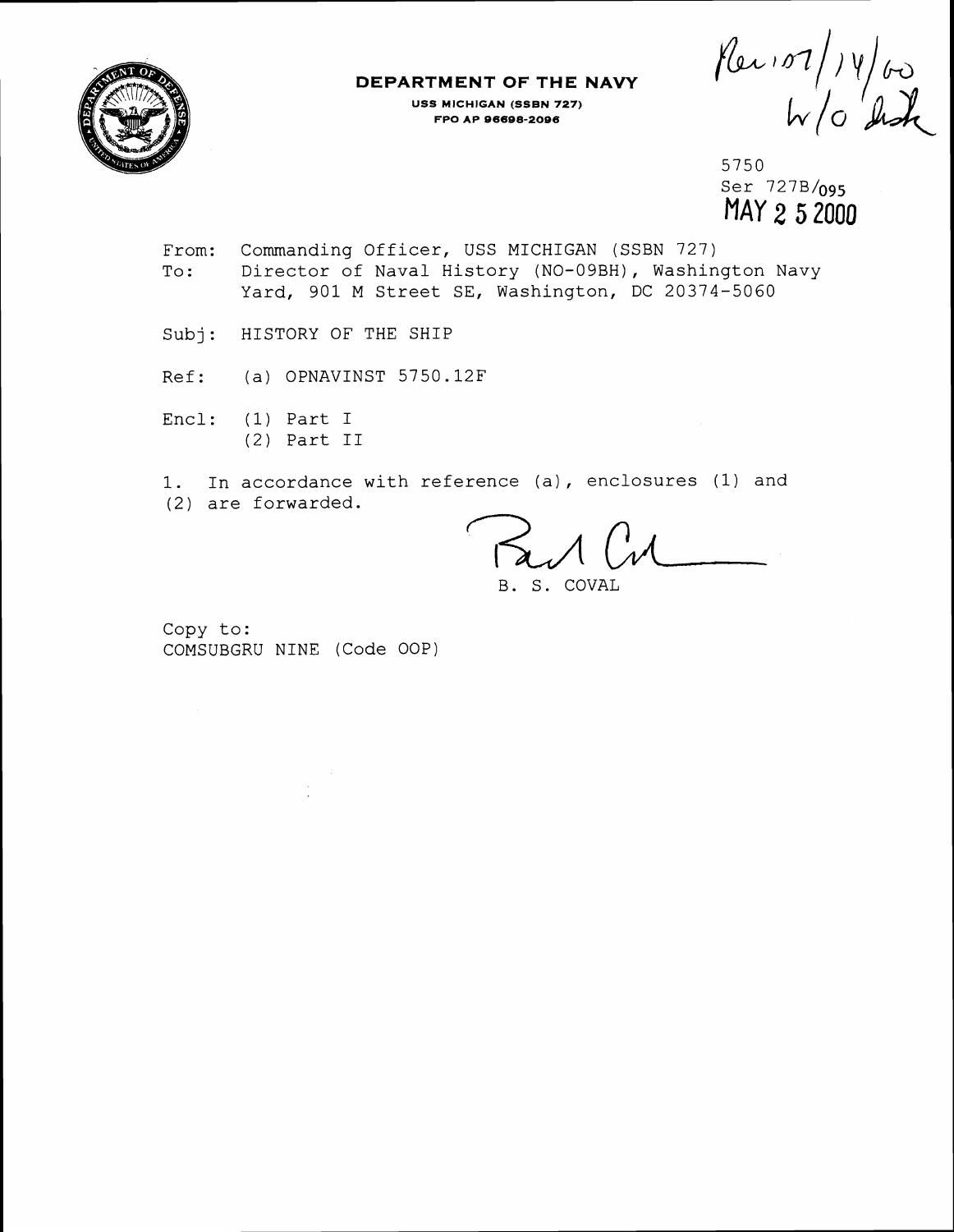### Part I

#### COMMAND COMPOSITION AND ORGANIZATION

1. Mission. The mission of the SSBN 726 Class submarine is to provide strategic deterrence against hostile attack by maintaining a continuous capability to deliver strategic missile attacks against hostile targets. In order to carry out this mission, SSBN 726 Class submarines are designed to perform the following tasks:

a. To operate at sea for extended periods as a highly reliable, survivable deterrent to a nuclear weapon attack by a foreign power, and to destroy land targets with strategic, nuclear-armed missiles.

b. To minimize the probability of detection by any potential threat.

c. To operate defensively against submarine and surface ship threats as necessary to accomplish the mission.

2. Organization. MICHIGAN, second in the TRIDENT Class of nuclear strategic ballistic missile submarines, is commanded by Commander Brian S. Coval (BLUE) and Commander Thomas H. Barge (GOLD). There are presently 18 TRIDENT submarines; eight are home-ported at Submarine Base Bangor, Washington and are assigned to Submarine Squadron 17. All TRIDENT class submarines assigned to Submarine Squadron 17 are capable of carrying the C-4 missile.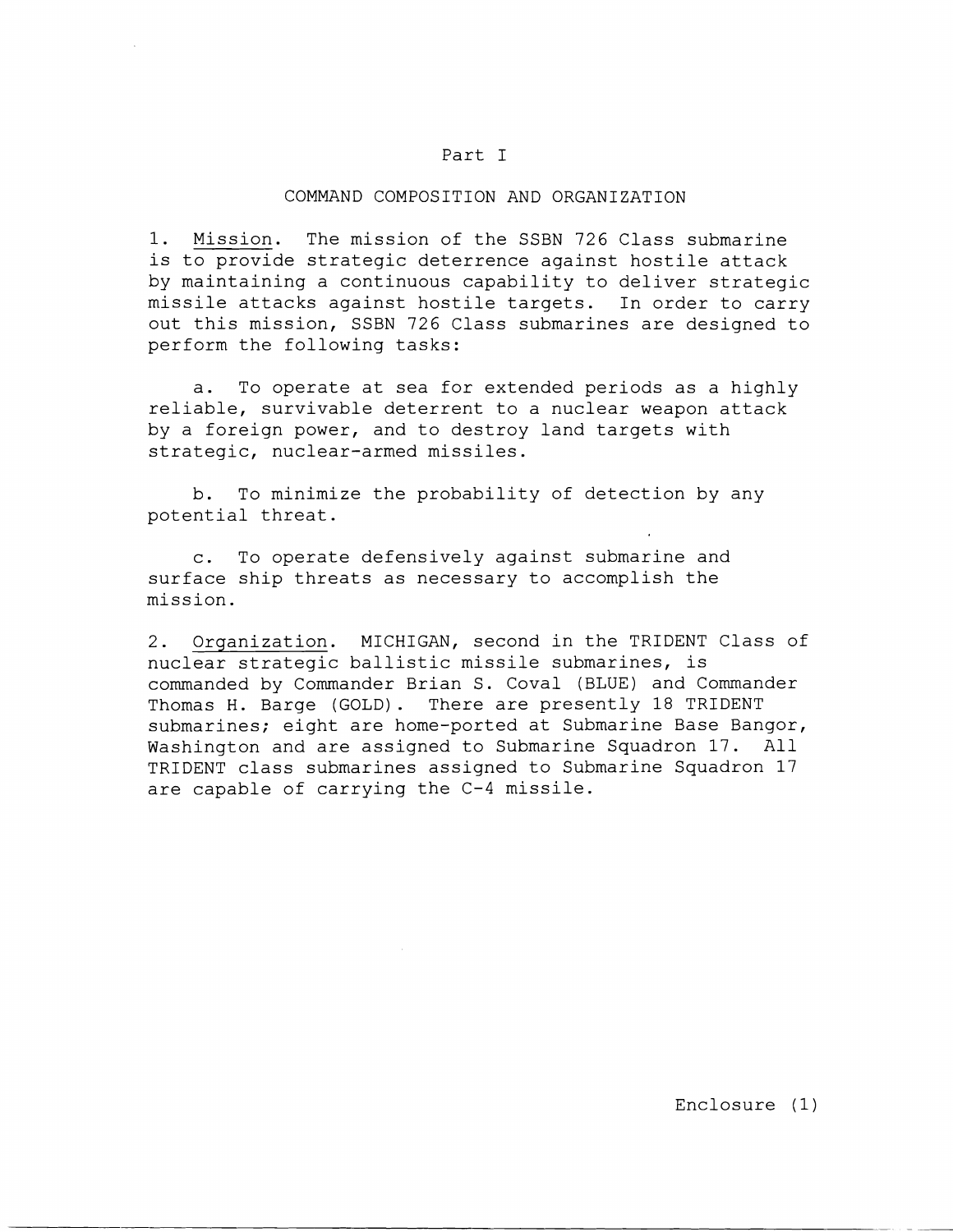## PART I1

### 1999 CHRONOLOGICAL SEQUENCE OF EVENTS

DATE KEY EVENT <sup>18</sup>- 19 Feb 99 Conducted Tactical Readiness Evaluation. <sup>9</sup>- 10 Mar 99 Conducted Navy Technical Proficiency Inspection (NTPI) . 12 Mar 99 Exchange of Command, Commander T. H. (Hal) Barge, Commanding Officer (GOLD) and crew relieved Commander Clare W. (Bill) Hanson, Commanding Officer (BLUE) and crew. 6 Apr 99 23 Jun 99 Change of Command, Commander Brian S. Coval relieves Captain (sel) Clare (Bill) W. Hanson as Commanding Officer, USS MICHIGAN SSBN 727 (BLUE) at Naval Undersea Warfare Museum, Keport, Washington. Exchange of Command, Commander Brian S, Coval, Commanding Officer (BLUE) and crew relieve Commander T. H. (Hal) Barge (GOLD) and crew. <sup>25</sup>- 30 Jun 99 Conducted Mini DASO 30 Jun 99 Conducted VIP Cruise for State of Michigan 2 Jul 99 Conducted Dependents Cruise <sup>2</sup>- 6 Jul 99 Public Affairs Visit to Everett, Washington in support of Everett Days and VIP tours. Congressman Norm Dick was senior official to tour. 6 Jul 99 Conducted Dependents Cruise

Enclosure (2)